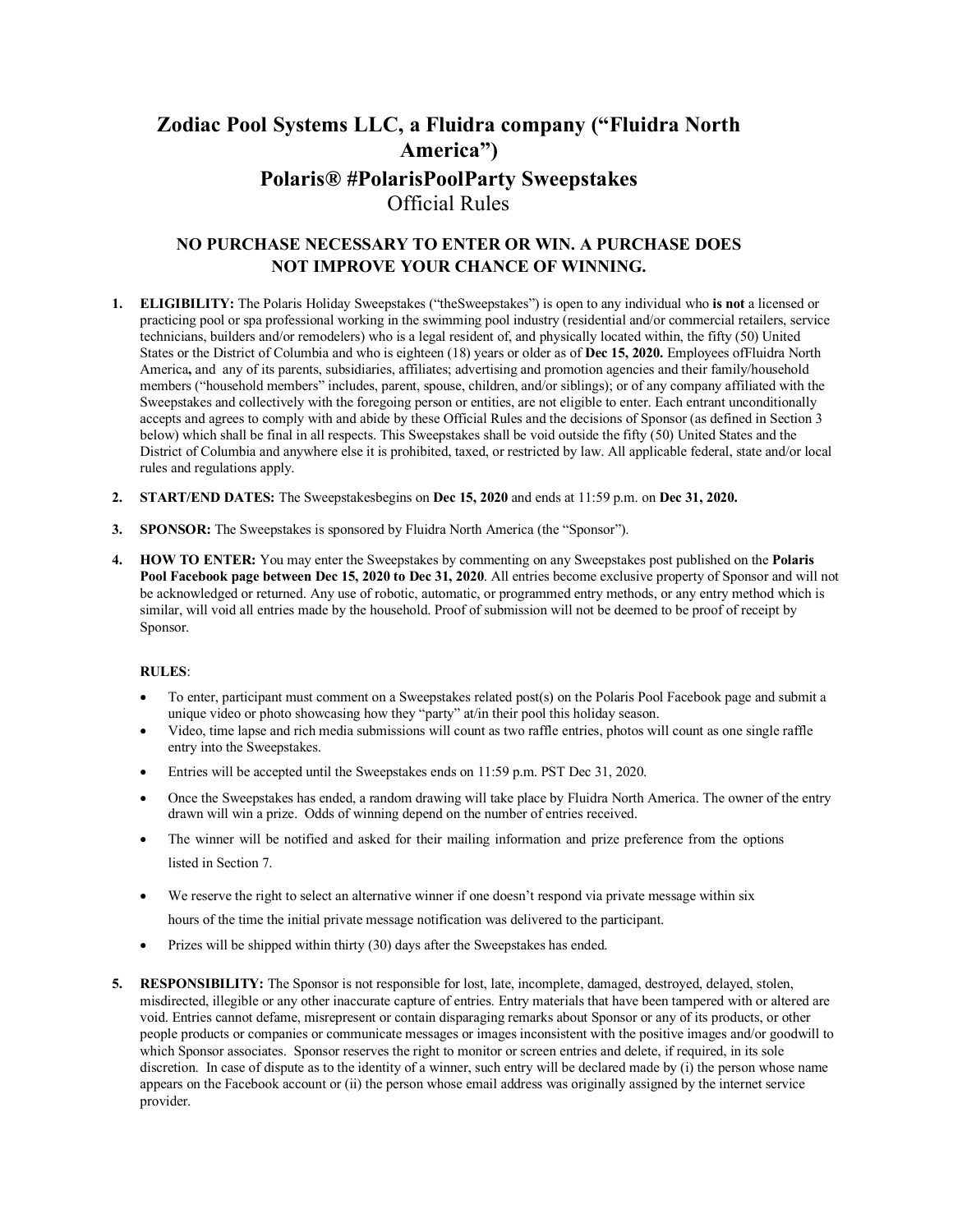**6. PROCESS/WINNERS:** Each entrant selected as a potential winner must comply with all terms and conditions set forth in these Official Rules. By entering in, participating in, and/or winning the Sweepstakes, each participant warrants that it has total ownership of the submission and the submission does not infringe on the rights of others, and participant grants Sponsor usage rights to the photos, videos, copy or other content provided in their submission for the purpose of advertising, trade, or promotion in any media now or hereafter throughout the world in perpetuity for advertising and publicity purposes, without additional review, further compensation, permission or approval of the winner unless prohibited by law ("Consent of Use"). By accepting and using any prize from Sponsor, winner attests they meet all eligibility requirements and winner agrees to the use of his/her name, voice and/or likeness, city, state, and biographical material for the purpose of advertising, trade, or promotion in any media now or hereafter throughout the world in perpetuity for advertising and publicity purposes, without additional review, further compensation, permission or approval of the winner unless prohibited by law ("Consent of Use"). If a selected winner is ineligible, fails to claim a prize within six hours of notice, or refuses to the Consent of Use, then any prizes or winnings will be forfeited, and an alternate winner will be selected. Upon prize forfeiture, no compensation will be given. Winning is contingent upon fulfilling all such requirements listed herein.

### **PROCESS:**

- Multiple Sweepstakes posts will be published on the Polaris Pool Facebook page between Dec 15, 2020 to Dec 31, 2020, beginning with the first post on Dec 15, 2020.
- The deadline for submitting comments to count as official entries is 11:59 p.m. PST Dec, 31, 2020.
- Each unique submission will be entered into a raffle based on the entry tier structure outlined above.
- Shortly after the entry deadline, a random raffle will take place to select a winner.
- The winner will be notified by a response from the Polaris Pool Facebook account to their winning Sweepstakes entry comment where they will be asked to private message the page to provide mailing and contact information. The winner must also indicate via private message their prize of choice from the three options listed below.
- The winner will be notified that the Sponsor has received the mailing address and prize preference via a response message from the Polaris Pool Facebook account.
- **7. PRIZES:** The Sweepstakes will provide one (1) selected winner the opportunity to win one (1) premium cleaner of their choice. The winner must choose from one of the following options:
	- **Polaris ALPHA™ iQ+ Robotic Pool Cleaner (Retailed at \$2,042.89)**
	- **Polaris Quattro® Sport Pressure-Side Pool Cleaner (Retailed at \$1,691.65)**
	- **Zodiac MX8™ Elite Suction-Side Pool Cleaner (Retailed at \$829.76)**

No alternative prize, cash, or other substitution is permitted except by the Sponsor in the event of prize unavailability. All products are warranted to the end user thereof in accordance with the applicable limited warranties published in the product manual accompanying each product (the "Product Warranties"). Copies of the current Product Warranties and Warranty Procedures are available upon request. Sponsor reserves the right to modify the terms of the Product Warranties at any time without notice, provided that such changes shall only apply to products delivered after the effective date of the change. The Product Warranties provide specific legal rights; other rights may apply that vary from state to state. Prizes are not transferable. All federal, state, provincial, and local taxes are the sole responsibility of the winner. All winners will be required to submit an IRS Form W9 to Sponsor for tax purposes for all prizes over \$600. Refusal to submit an IRS Form W9 by a selected winner will result in that winner's forfeiture of any prize.

**8. RELEASE OF LIABILITY:** By entering in, participating in, and/or winning the Sweepstakes, each participant on behalf of themselves and any of their respective partners, agents, employees, attorneys, insurers, spouses, children, relatives, guardians, sponsors, or affiliated persons (collectively, "Related Persons") hereby fully release and forever discharge the Sponsor and Facebook, Inc., their respective past and present directors, managers, officers, shareholders, partners, agents, employees, attorneys, controlling person, parent corporations, subsidiaries, divisions, affiliates, successors and assigns, and each of them, separately and collectively, from any and all claims, damages, charges, rights or causes of action, judgments, jury verdicts and suits at law, in equity or otherwise, which the entrant, participant, and/or winner or their Related Persons now have or ever had, both known and unknown, suspected or unsuspected, arising out of, relating to or in any manner connected with (i) entering in, (ii) participating in, and/or (iii) winning the Sweepstakes and any of the inherent dangers,